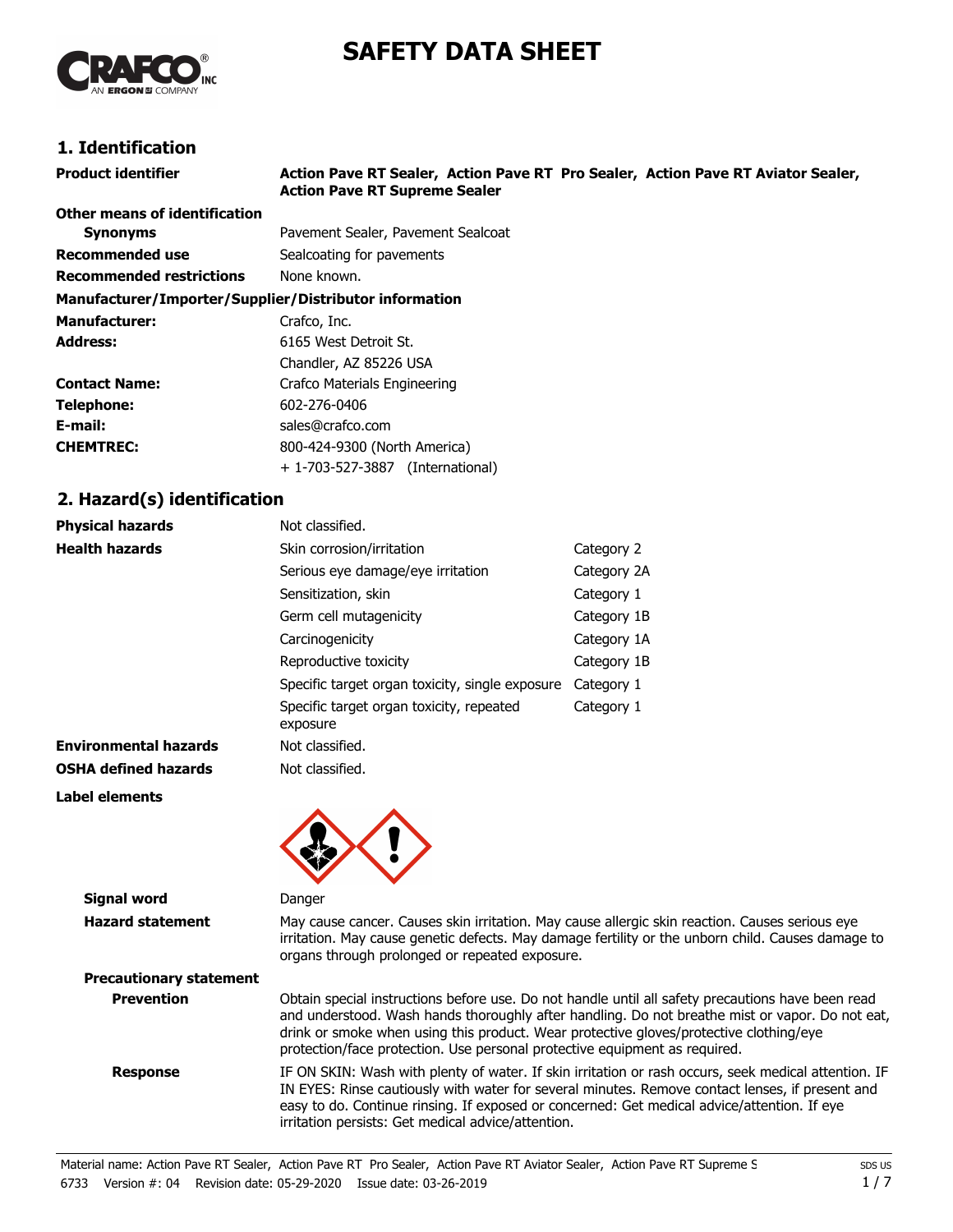| <b>Storage</b>                               | Store locked up.                                                                                    |
|----------------------------------------------|-----------------------------------------------------------------------------------------------------|
| <b>Disposal</b>                              | Dispose of contents/container in accordance with local/regional/national/international regulations. |
| Hazard(s) not otherwise<br>classified (HNOC) | None known.                                                                                         |
| <b>Supplemental information</b>              | Not applicable.                                                                                     |

# **3. Composition/information on ingredients**

#### **Mixtures**

| <b>Chemical name</b>                                                                | <b>Common name and synonyms</b>                                                                                                                                            | <b>CAS number</b> | %             |
|-------------------------------------------------------------------------------------|----------------------------------------------------------------------------------------------------------------------------------------------------------------------------|-------------------|---------------|
| PITCH, COAL TAR-PETROLEUM                                                           |                                                                                                                                                                            | 68187-57-5        | $25 - 35$     |
| KAOLIN                                                                              |                                                                                                                                                                            | 1332-58-7         | $15 - 25$     |
| QUARTZ                                                                              |                                                                                                                                                                            | 14808-60-7        | < 2           |
| <b>Constituents</b>                                                                 |                                                                                                                                                                            |                   |               |
| <b>Chemical name</b>                                                                | <b>Common name and synonyms</b>                                                                                                                                            | <b>CAS number</b> | $\frac{0}{0}$ |
| PITCH, COAL TAR (Volatiles)                                                         |                                                                                                                                                                            | 65996-93-2        | $\mathbf{1}$  |
| <b>Composition comments</b>                                                         | All concentrations are in percent by weight unless ingredient is a gas. Gas concentrations are in<br>percent by volume. Balance is non-hazardous.                          |                   |               |
| 4. First-aid measures                                                               |                                                                                                                                                                            |                   |               |
| <b>Inhalation</b>                                                                   | Move to fresh air. Call a physician if symptoms develop or persist.                                                                                                        |                   |               |
| <b>Skin contact</b>                                                                 | Wash off with soap and water. Get medical attention if irritation develops and persists.                                                                                   |                   |               |
| Eye contact                                                                         | Rinse with water. Get medical attention if irritation develops and persists.                                                                                               |                   |               |
| <b>Ingestion</b>                                                                    | Rinse mouth. Get medical attention if symptoms occur.                                                                                                                      |                   |               |
| <b>Most important</b><br>symptoms/effects, acute and<br>delayed                     | Direct contact with eyes may cause temporary irritation.                                                                                                                   |                   |               |
| <b>Indication of immediate</b><br>medical attention and special<br>treatment needed | Provide general supportive measures and treat symptomatically. Keep victim under observation.<br>Symptoms may be delayed.                                                  |                   |               |
| <b>General information</b>                                                          | IF exposed or concerned: Get medical advice/attention. Ensure that medical personnel are aware of<br>the material(s) involved, and take precautions to protect themselves. |                   |               |
| 5. Fire-fighting measures                                                           |                                                                                                                                                                            |                   |               |
| Suitable extinguishing media                                                        | Water fog. Foam. Dry chemical powder. Carbon dioxide (CO2).                                                                                                                |                   |               |
| <b>Unsuitable extinguishing</b><br>media                                            | Do not use water jet as an extinguisher, as this will spread the fire.                                                                                                     |                   |               |
| <b>Specific hazards arising from</b><br>the chemical                                | During fire, gases hazardous to health may be formed.                                                                                                                      |                   |               |
| <b>Special protective equipment</b><br>and precautions for<br>firefighters          | Self-contained breathing apparatus and full protective clothing must be worn in case of fire.                                                                              |                   |               |
| <b>Fire fighting</b><br>equipment/instructions                                      | Move containers from fire area if you can do so without risk.                                                                                                              |                   |               |
| <b>Specific methods</b><br><b>General fire hazards</b>                              | Use standard firefighting procedures and consider the hazards of other involved materials.<br>No unusual fire or explosion hazards noted.                                  |                   |               |
|                                                                                     |                                                                                                                                                                            |                   |               |

# **6. Accidental release measures**

Keep unnecessary personnel away. Keep people away from and upwind of spill/leak. Keep out of low areas. Wear appropriate personal protective equipment. Do not touch damaged containers or spilled material unless wearing appropriate protective clothing. Ensure adequate ventilation. Local authorities should be advised if significant spillages cannot be contained. For personal protection, see section 8 of the SDS. **Personal precautions, protective equipment and emergency procedures**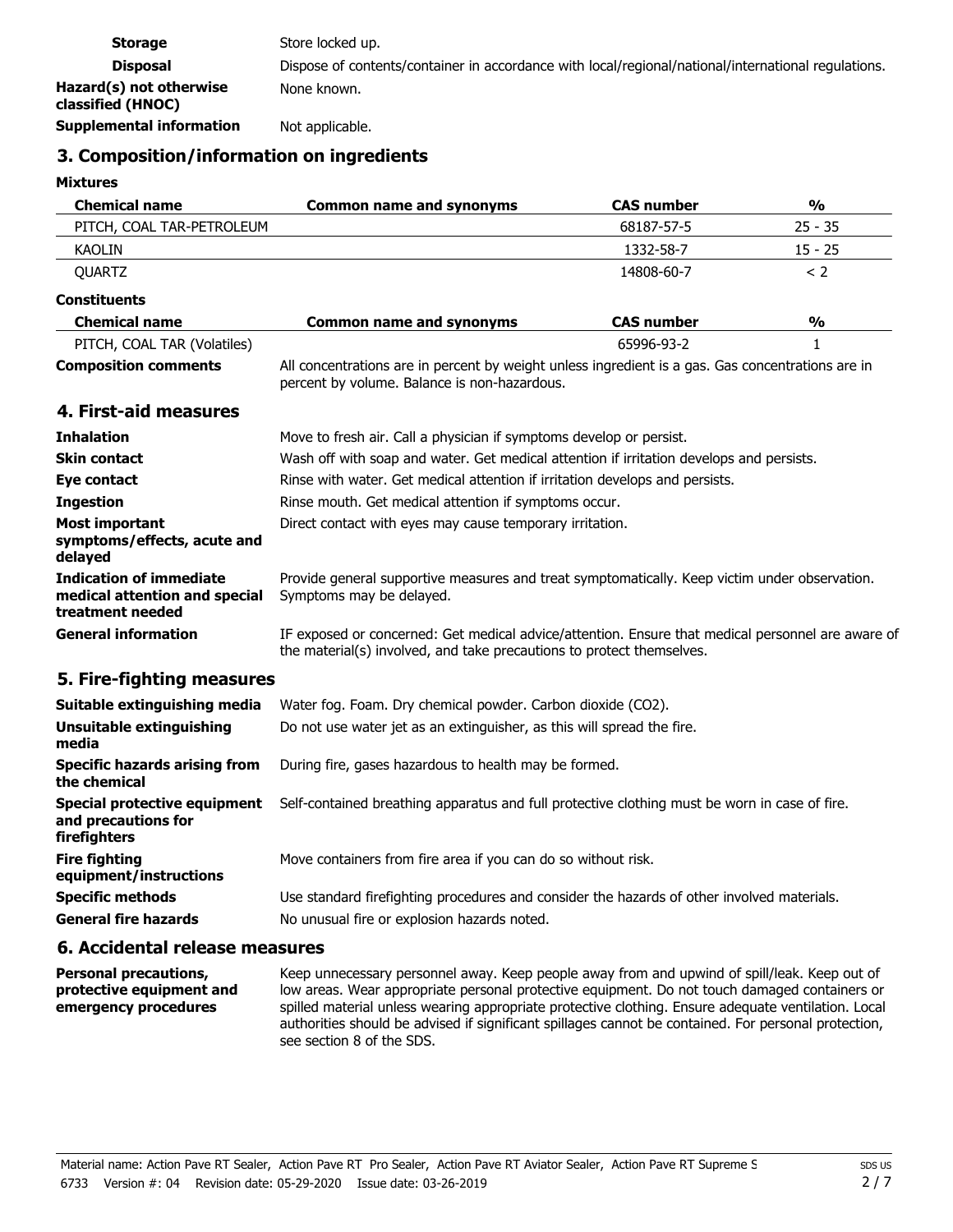| <b>Methods and materials for</b><br>containment and cleaning up           | Large Spills: Stop the flow of material, if this is without risk. Dike the spilled material, where this is<br>possible. Cover with plastic sheet to prevent spreading. Absorb in vermiculite, dry sand or earth and<br>place into containers. Prevent entry into waterways, sewer, basements or confined areas. |  |  |
|---------------------------------------------------------------------------|-----------------------------------------------------------------------------------------------------------------------------------------------------------------------------------------------------------------------------------------------------------------------------------------------------------------|--|--|
|                                                                           | Small Spills: Wipe up with absorbent material (e.g. cloth, fleece). Clean surface thoroughly to<br>remove residual contamination.                                                                                                                                                                               |  |  |
|                                                                           | Never return spills to original containers for re-use.                                                                                                                                                                                                                                                          |  |  |
| <b>Environmental precautions</b>                                          | Avoid discharge into drains, water courses or onto the ground.                                                                                                                                                                                                                                                  |  |  |
| 7. Handling and storage                                                   |                                                                                                                                                                                                                                                                                                                 |  |  |
| <b>Precautions for safe handling</b>                                      | Obtain special instructions before use. Do not handle until all safety precautions have been read<br>and understood. Avoid prolonged exposure. Provide adequate ventilation. Wear appropriate<br>personal protective equipment. Observe good industrial hygiene practices.                                      |  |  |
| <b>Conditions for safe storage,</b><br>including any<br>incompatibilities | Store locked up. Store in original tightly closed container.                                                                                                                                                                                                                                                    |  |  |

# **8. Exposure controls/personal protection**

| <b>Occupational exposure limits</b>                                                    |             |                |                                      |
|----------------------------------------------------------------------------------------|-------------|----------------|--------------------------------------|
| US. OSHA Table Z-1 Limits for Air Contaminants (29 CFR 1910.1000)<br><b>Components</b> | <b>Type</b> | <b>Value</b>   | <b>Form</b>                          |
| KAOLIN (CAS 1332-58-7)                                                                 | PEL         | $5$ mg/m $3$   | Respirable fraction.                 |
|                                                                                        |             | 15 mg/m3       | Total dust.                          |
| QUARTZ (CAS 14808-60-7)                                                                | PEL         | $0.05$ mg/m3   | Respirable dust.                     |
| <b>Constituents</b>                                                                    | <b>Type</b> | <b>Value</b>   |                                      |
| PITCH, COAL TAR<br>(Volatiles) (CAS<br>65996-93-2)                                     | PEL         | $0.2$ mg/m $3$ |                                      |
| US. OSHA Table Z-3 (29 CFR 1910.1000)                                                  |             |                |                                      |
| <b>Components</b>                                                                      | <b>Type</b> | <b>Value</b>   | <b>Form</b>                          |
| KAOLIN (CAS 1332-58-7)                                                                 | <b>TWA</b>  | 5 mg/m $3$     | Respirable fraction.                 |
|                                                                                        |             | 15 mg/m3       | Total dust.                          |
|                                                                                        |             | 50 mppcf       | Total dust.                          |
|                                                                                        |             | 15 mppcf       | Respirable fraction.                 |
| QUARTZ (CAS 14808-60-7)                                                                | <b>TWA</b>  | $0.1$ mg/m3    | Respirable.                          |
|                                                                                        |             | 2.4 mppcf      | Respirable.                          |
| <b>US. ACGIH Threshold Limit Values</b>                                                |             |                |                                      |
| <b>Components</b>                                                                      | <b>Type</b> | <b>Value</b>   | <b>Form</b>                          |
| KAOLIN (CAS 1332-58-7)                                                                 | <b>TWA</b>  | 2 mg/m $3$     | Respirable fraction.                 |
| QUARTZ (CAS 14808-60-7)                                                                | <b>TWA</b>  | $0.025$ mg/m3  | Respirable fraction.                 |
| <b>Constituents</b>                                                                    | <b>Type</b> | <b>Value</b>   | <b>Form</b>                          |
| PITCH, COAL TAR<br>(Volatiles) (CAS<br>65996-93-2)                                     | <b>TWA</b>  | $0.2$ mg/m $3$ | Aerosol.                             |
| US, NIOSH: Pocket Guide to Chemical Hazards                                            |             |                |                                      |
| <b>Components</b>                                                                      | <b>Type</b> | <b>Value</b>   | <b>Form</b>                          |
| KAOLIN (CAS 1332-58-7)                                                                 | <b>TWA</b>  | $5$ mg/m $3$   | Respirable.                          |
|                                                                                        |             | 10 mg/m3       | Total                                |
| QUARTZ (CAS 14808-60-7)                                                                | <b>TWA</b>  | $0.05$ mg/m3   | Respirable dust.                     |
| <b>Constituents</b>                                                                    | <b>Type</b> | <b>Value</b>   | <b>Form</b>                          |
| PITCH, COAL TAR<br>(Volatiles) (CAS<br>65996-93-2)                                     | <b>TWA</b>  | $0.1$ mg/m3    | Cyclohexane-extractable<br>fraction. |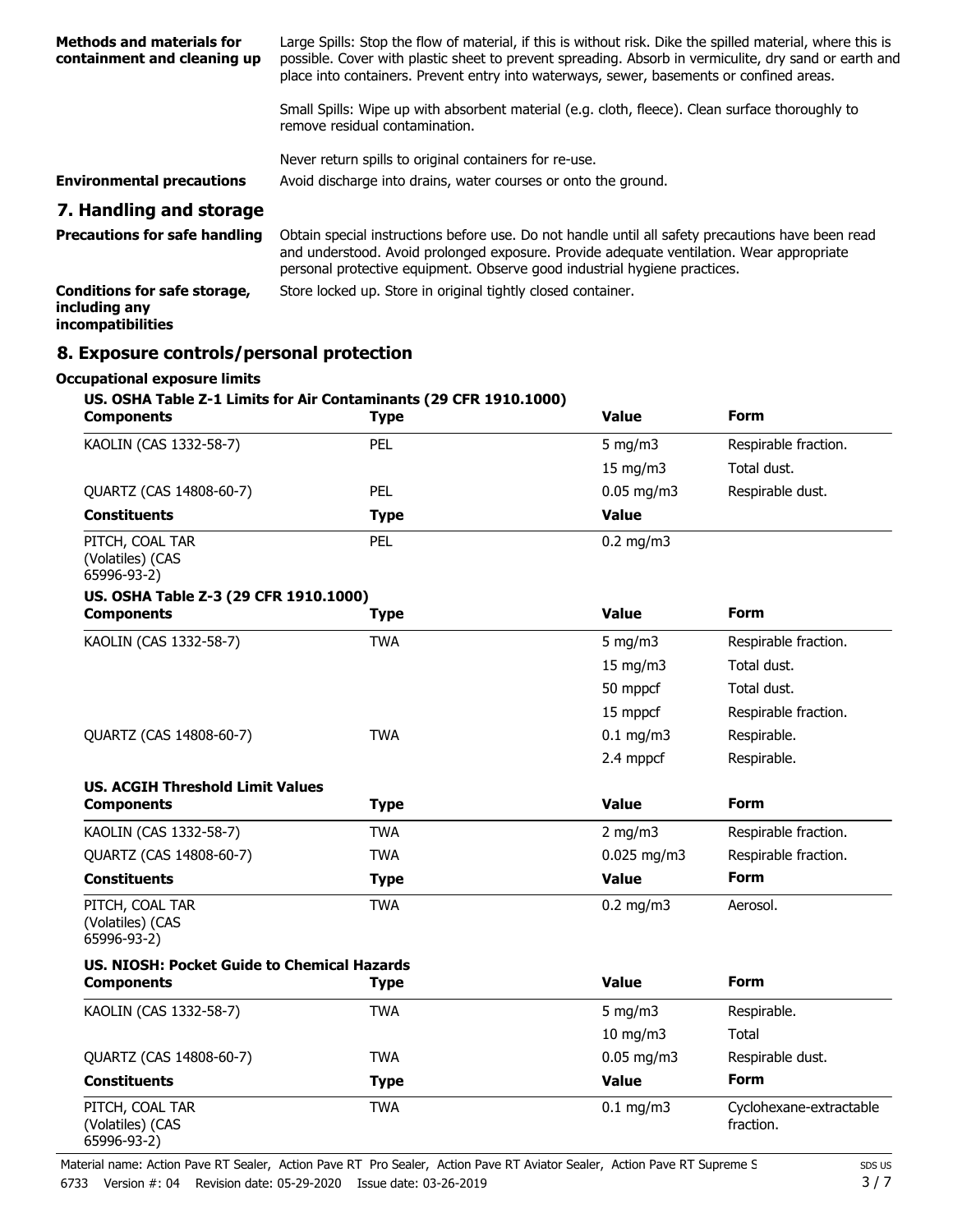| <b>Biological limit values</b>                    | No biological exposure limits noted for the ingredient(s).                                                                                                                                                                  |  |  |
|---------------------------------------------------|-----------------------------------------------------------------------------------------------------------------------------------------------------------------------------------------------------------------------------|--|--|
| <b>Appropriate engineering</b><br><b>controls</b> | Provide adequate ventilation, including appropriate local extraction, to ensure that the defined<br>occupational exposure limit is not exceeded.                                                                            |  |  |
|                                                   | Individual protection measures, such as personal protective equipment                                                                                                                                                       |  |  |
| Eye/face protection                               | Wear safety glasses with side shields (or goggles). Use personal protective equipment as required.                                                                                                                          |  |  |
| <b>Skin protection</b>                            |                                                                                                                                                                                                                             |  |  |
| <b>Hand protection</b>                            | Chemical resistant gloves are recommended. If contact with forearms is likely wear gauntlet style<br>gloves.                                                                                                                |  |  |
| <b>Other</b>                                      | Wear appropriate clothing to prevent any possibility of skin contact.                                                                                                                                                       |  |  |
| <b>Respiratory protection</b>                     | When workers are facing concentrations above the exposure limit they must use appropriate<br>certified respirators.                                                                                                         |  |  |
| <b>Thermal hazards</b>                            | Wear appropriate thermal protective clothing, when necessary.                                                                                                                                                               |  |  |
| <b>General hygiene</b><br>considerations          | Always observe good personal hygiene measures, such as washing after handling the material and<br>before eating, drinking, and/or smoking. Routinely wash work clothing and protective equipment to<br>remove contaminants. |  |  |

# **9. Physical and chemical properties**

| <b>Appearance</b>                                   |                                                 |
|-----------------------------------------------------|-------------------------------------------------|
| <b>Physical state</b>                               | Liquid.                                         |
| <b>Form</b>                                         | Liquid.                                         |
| Color                                               | Dark brown                                      |
| Odor                                                | Petroleum                                       |
| <b>Odor threshold</b>                               | Not available.                                  |
| рH                                                  | $7 - 9$                                         |
| <b>Melting point/freezing point</b>                 | 32 °F (0 °C)                                    |
| Initial boiling point and<br>boiling range          | 212 °F (100 °C)                                 |
| <b>Flash point</b>                                  | $>$ 212.0 °F ( $>$ 100.0 °C) Cleveland Open Cup |
| <b>Evaporation rate</b>                             | Not available.                                  |
| <b>Flammability (solid, gas)</b>                    | Not available.                                  |
| <b>Upper/lower flammability or explosive limits</b> |                                                 |
| <b>Explosive limit - lower</b><br>(9/6)             | Not available.                                  |
| <b>Explosive limit - upper</b><br>(9/6)             | Not available.                                  |
| Vapor pressure                                      | Not available.                                  |
| <b>Vapor density</b>                                | Not available.                                  |
| <b>Relative density</b>                             | $1.2 - 1.8$                                     |
| Solubility(ies)                                     |                                                 |
| <b>Solubility (water)</b>                           | Dilutible with water                            |
| <b>Partition coefficient</b><br>(n-octanol/water)   | Not available.                                  |
| <b>Auto-ignition temperature</b>                    | 400 °F (204.44 °C) estimated                    |
| <b>Decomposition temperature</b>                    | Not available.                                  |
| <b>Viscosity</b>                                    | 1000 - 5000 cP                                  |
| 10. Stability and reactivity                        |                                                 |

| <b>Reactivity</b>                            | The product is stable and non-reactive under normal conditions of use, storage and transport |
|----------------------------------------------|----------------------------------------------------------------------------------------------|
| <b>Chemical stability</b>                    | Material is stable under normal conditions.                                                  |
| <b>Possibility of hazardous</b><br>reactions | No dangerous reaction known under conditions of normal use.                                  |
| <b>Conditions to avoid</b>                   | Avoid temperatures exceeding the flash point. Contact with incompatible materials.           |
| <b>Incompatible materials</b>                | Strong oxidizing agents.                                                                     |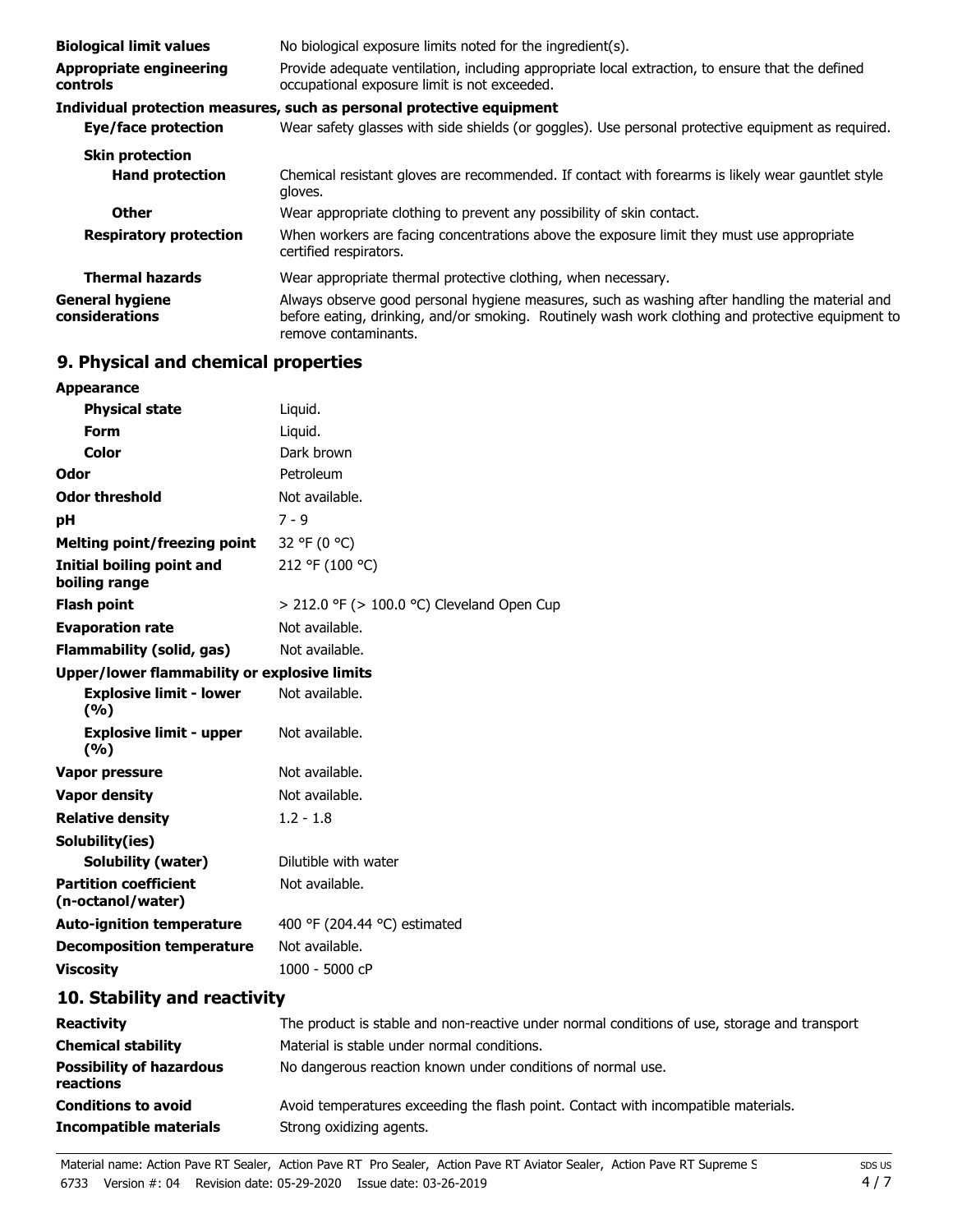# **11. Toxicological information**

#### **Information on likely routes of exposure**

| <b>Inhalation</b>                                                                  | Prolonged inhalation may be harmful. Vapors have a narcotic effect and may cause headache,<br>fatique, dizziness and nausea. |  |
|------------------------------------------------------------------------------------|------------------------------------------------------------------------------------------------------------------------------|--|
| <b>Skin contact</b>                                                                | Irritating to skin. May cause an allergic skin reaction.                                                                     |  |
| Eye contact                                                                        | Direct contact with eyes may cause temporary irritation.                                                                     |  |
| <b>Ingestion</b>                                                                   | Expected to be a low ingestion hazard.                                                                                       |  |
| Symptoms related to the<br>physical, chemical and<br>toxicological characteristics | Direct contact with eyes may cause temporary irritation.                                                                     |  |

# **Information on toxicological effects**

| <b>Acute toxicity</b>                                                   | Not expected to be acutely toxic.                                                                                                                                                          |                                                                            |  |
|-------------------------------------------------------------------------|--------------------------------------------------------------------------------------------------------------------------------------------------------------------------------------------|----------------------------------------------------------------------------|--|
| <b>Components</b>                                                       | <b>Species</b>                                                                                                                                                                             | <b>Test Results</b>                                                        |  |
| KAOLIN (CAS 1332-58-7)                                                  |                                                                                                                                                                                            |                                                                            |  |
| <u>Acute</u>                                                            |                                                                                                                                                                                            |                                                                            |  |
| <b>Dermal</b>                                                           |                                                                                                                                                                                            |                                                                            |  |
| LD50                                                                    | Rat                                                                                                                                                                                        | > 5000 mg/kg                                                               |  |
| Oral                                                                    |                                                                                                                                                                                            |                                                                            |  |
| LD50                                                                    | Rat                                                                                                                                                                                        | $>$ 5000 mg/kg                                                             |  |
| <b>Skin corrosion/irritation</b>                                        | Prolonged skin contact may cause temporary irritation.                                                                                                                                     |                                                                            |  |
| Serious eye damage/eye<br>irritation                                    | Not available.                                                                                                                                                                             |                                                                            |  |
| <b>Respiratory or skin sensitization</b>                                |                                                                                                                                                                                            |                                                                            |  |
| <b>Respiratory sensitization</b>                                        | Based on available data, the classification criteria are not met.                                                                                                                          |                                                                            |  |
| <b>Skin sensitization</b>                                               |                                                                                                                                                                                            | May cause cancer by skin contact. May cause sensitization by skin contact. |  |
| <b>Germ cell mutagenicity</b>                                           | May cause genetic defects.                                                                                                                                                                 |                                                                            |  |
| Carcinogenicity                                                         |                                                                                                                                                                                            |                                                                            |  |
|                                                                         | <b>IARC Monographs. Overall Evaluation of Carcinogenicity</b>                                                                                                                              |                                                                            |  |
| PITCH, COAL TAR (Volatiles) (CAS 65996-93-2)<br>QUARTZ (CAS 14808-60-7) |                                                                                                                                                                                            | 1 Carcinogenic to humans.<br>1 Carcinogenic to humans.                     |  |
|                                                                         | OSHA Specifically Regulated Substances (29 CFR 1910.1001-1052)                                                                                                                             |                                                                            |  |
| QUARTZ (CAS 14808-60-7)                                                 |                                                                                                                                                                                            | Cancer                                                                     |  |
| PITCH, COAL TAR (Volatiles) (CAS 65996-93-2)                            | US. National Toxicology Program (NTP) Report on Carcinogens                                                                                                                                |                                                                            |  |
| QUARTZ (CAS 14808-60-7)                                                 |                                                                                                                                                                                            | Known To Be Human Carcinogen.<br>Known To Be Human Carcinogen.             |  |
| <b>Reproductive toxicity</b>                                            | May damage fertility or the unborn child.                                                                                                                                                  |                                                                            |  |
| <b>Specific target organ toxicity</b><br>- single exposure              | Not available.                                                                                                                                                                             |                                                                            |  |
| <b>Specific target organ toxicity</b><br>- repeated exposure            | Causes damage to organs through prolonged or repeated exposure.                                                                                                                            |                                                                            |  |
| <b>Aspiration hazard</b>                                                | Not classified.                                                                                                                                                                            |                                                                            |  |
| 12. Ecological information                                              |                                                                                                                                                                                            |                                                                            |  |
| <b>Ecotoxicity</b>                                                      | Expected to be harmful to aquatic organisms. May cause long-term adverse effects in the<br>environment.                                                                                    |                                                                            |  |
| <b>Persistence and degradability</b>                                    | No data is available on the degradability of this product.                                                                                                                                 |                                                                            |  |
| <b>Bioaccumulative potential</b>                                        | No data available.                                                                                                                                                                         |                                                                            |  |
| <b>Mobility in soil</b>                                                 | Not expected to be mobile in soil.                                                                                                                                                         |                                                                            |  |
| <b>Other adverse effects</b>                                            | No other adverse environmental effects (e.g. ozone depletion, photochemical ozone creation<br>potential, endocrine disruption, global warming potential) are expected from this component. |                                                                            |  |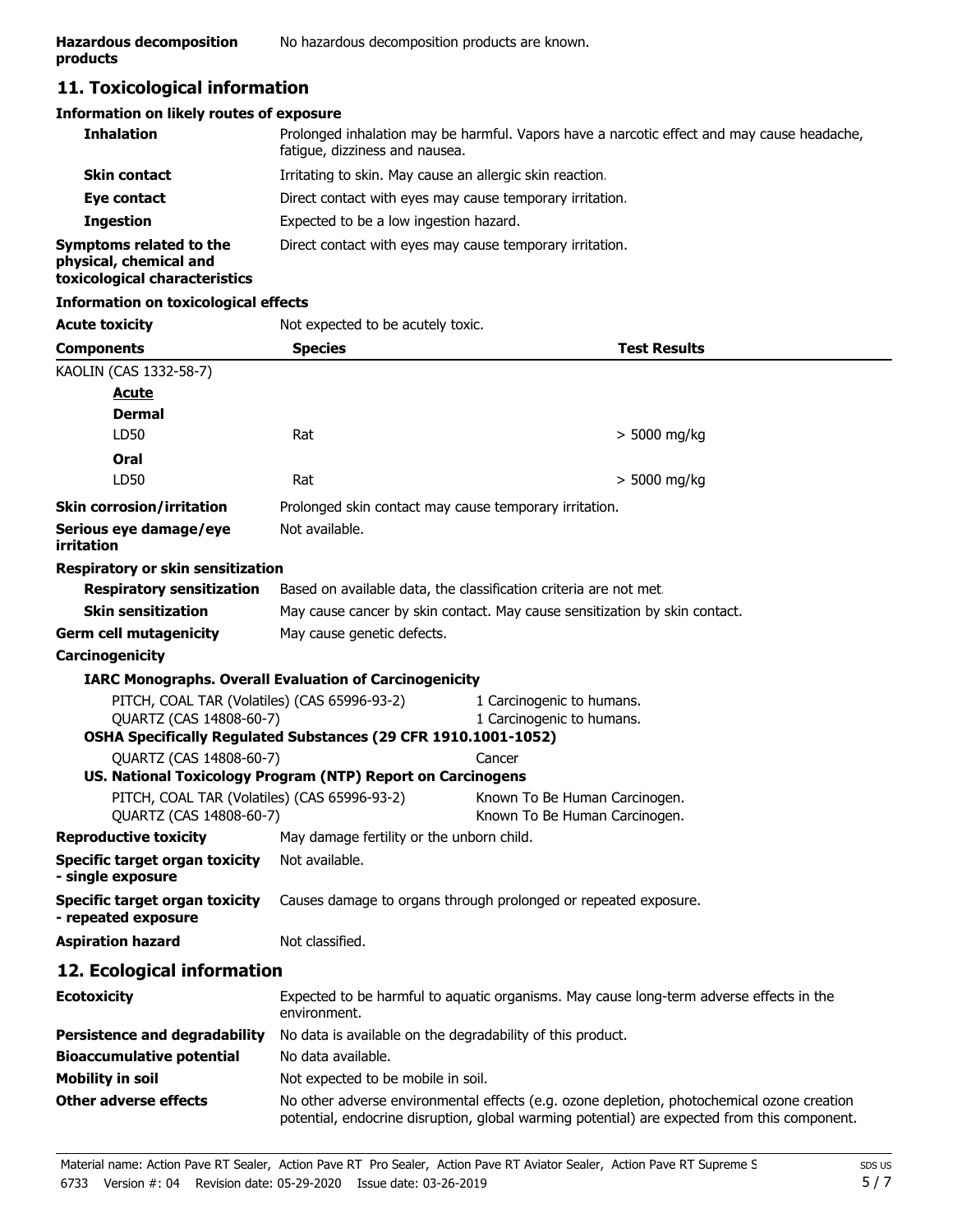# **13. Disposal considerations**

| <b>Disposal instructions</b>             | Collect and reclaim or dispose in sealed containers at licensed waste disposal site. Do not allow this<br>material to drain into sewers/water supplies. Do not contaminate ponds, waterways or ditches with<br>chemical or used container. Dispose of contents/container in accordance with<br>local/regional/national/international regulations. |
|------------------------------------------|---------------------------------------------------------------------------------------------------------------------------------------------------------------------------------------------------------------------------------------------------------------------------------------------------------------------------------------------------|
| Local disposal regulations               | Dispose in accordance with all applicable regulations.                                                                                                                                                                                                                                                                                            |
| Hazardous waste code                     | The waste code should be assigned in discussion between the user, the producer and the waste<br>disposal company.                                                                                                                                                                                                                                 |
| Waste from residues /<br>unused products | Dispose of in accordance with local regulations. Empty containers or liners may retain some product<br>residues. This material and its container must be disposed of in a safe manner (see: Disposal<br>instructions).                                                                                                                            |
| Contaminated packaging                   | Empty containers should be taken to an approved waste handling site for recycling or disposal.<br>Since emptied containers may retain product residue, follow label warnings even after container is<br>emptied.                                                                                                                                  |

# **14. Transport information**

#### **DOT**

Not regulated as dangerous goods.

#### **IATA**

Not regulated as dangerous goods.

#### **IMDG**

Not regulated as dangerous goods.

**Transport in bulk according to** Not applicable. **Annex II of MARPOL 73/78 and the IBC Code**

# **15. Regulatory information**

**US federal regulations**

This product is a "Hazardous Chemical" as defined by the OSHA Hazard Communication Standard, 29 CFR 1910.1200.

All components are on the U.S. EPA TSCA Inventory List.

#### **TSCA Section 12(b) Export Notification (40 CFR 707, Subpt. D)**

Not regulated.

**CERCLA Hazardous Substance List (40 CFR 302.4)**

Not listed.

#### **SARA 304 Emergency release notification**

Not regulated.

#### **OSHA Specifically Regulated Substances (29 CFR 1910.1001-1052)**

QUARTZ (CAS 14808-60-7) Cancer

lung effects immune system effects kidney effects

# **Superfund Amendments and Reauthorization Act of 1986 (SARA)**

# **SARA 302 Extremely hazardous substance**

| <b>SARA 311/312</b><br><b>Hazardous chemical</b> | Yes                                                                                                                                                                                                                                             |
|--------------------------------------------------|-------------------------------------------------------------------------------------------------------------------------------------------------------------------------------------------------------------------------------------------------|
| <b>Classified hazard</b><br>categories           | Skin corrosion or irritation<br>Serious eye damage or eye irritation<br>Respiratory or skin sensitization<br>Germ cell mutagenicity<br>Carcinogenicity<br>Reproductive toxicity<br>Specific target organ toxicity (single or repeated exposure) |

# **SARA 313 (TRI reporting)**

Not regulated.